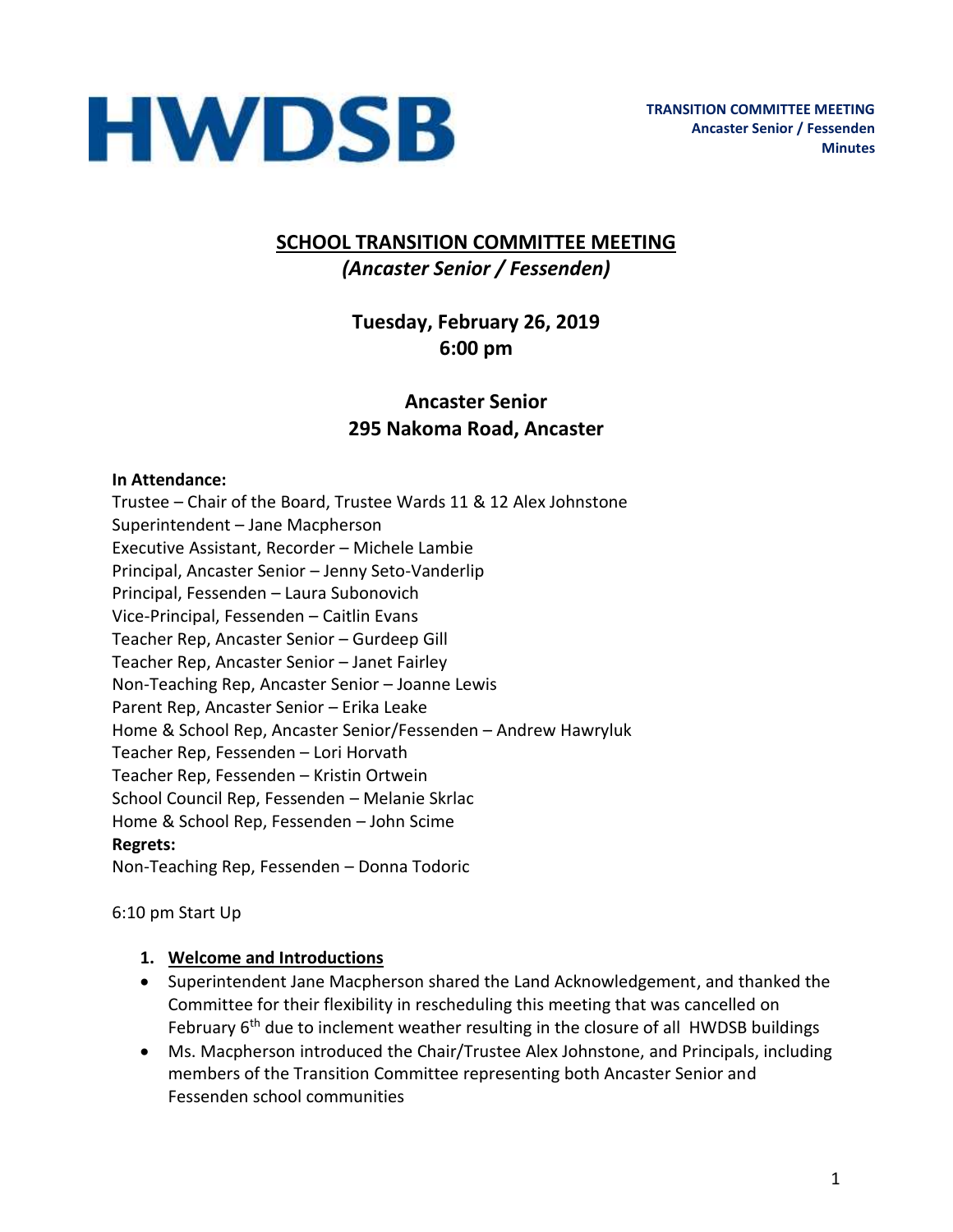- Greetings were also extended to the school community members sitting in the "gallery", as they are always welcome to listen, but do not participate in the Transition Committee's discussions
- Minutes from these Transition Committee meetings will be posted on the Board's website

## **2. Information Shared by Staff - Slide Presentation**

Jane Macpherson presented slides that reviewed: Transition Planning; Transition Committee; Map of the Ancaster/Copetown Transitions; Construction/facility renovations; Naming of Schools Process; School Closing Ceremonies/Celebrations; and Transportation

## **Transition Planning & Transition Committee**

- In order to prepare for an effective transition, when the Board of Trustees' decision is consolidation, closure or a major program relocation, the following school year is used for planning and implementation of the Board's decision
- A separate advisory group called a Transition Committee is created to formulate plans at the school level that supports all students, staff, and families to ensure a smooth and successful transition
- Transition Committees are led by the Superintendent of Student Achievement in collaboration with the affected schools' administration
- Transition Committees typically have 3-4 meetings prior to the commencement of the planned transition

## **Transitions**

- During the Ancaster transitions process, both buildings will be used and the school will preside over (2) campuses (Fessenden and Ancaster Senior)
- **Fessenden campus** will become dual track for Grades 1-5
- **Ancaster Senior campus** will be FDK, and Grades 6-8
- Enrollment projections: 471 at old ASPS; and 381 at old Fessenden
- Additions at the current Ancaster Senior will include (4) FDK rooms and (3) additional classrooms
- Renovations to align with Ministry standards: Art, Science, Music and Learning Commons rooms

## **Naming of Schools Process**

*The Naming of School process will begin under the following circumstance:*

• A new build due to growth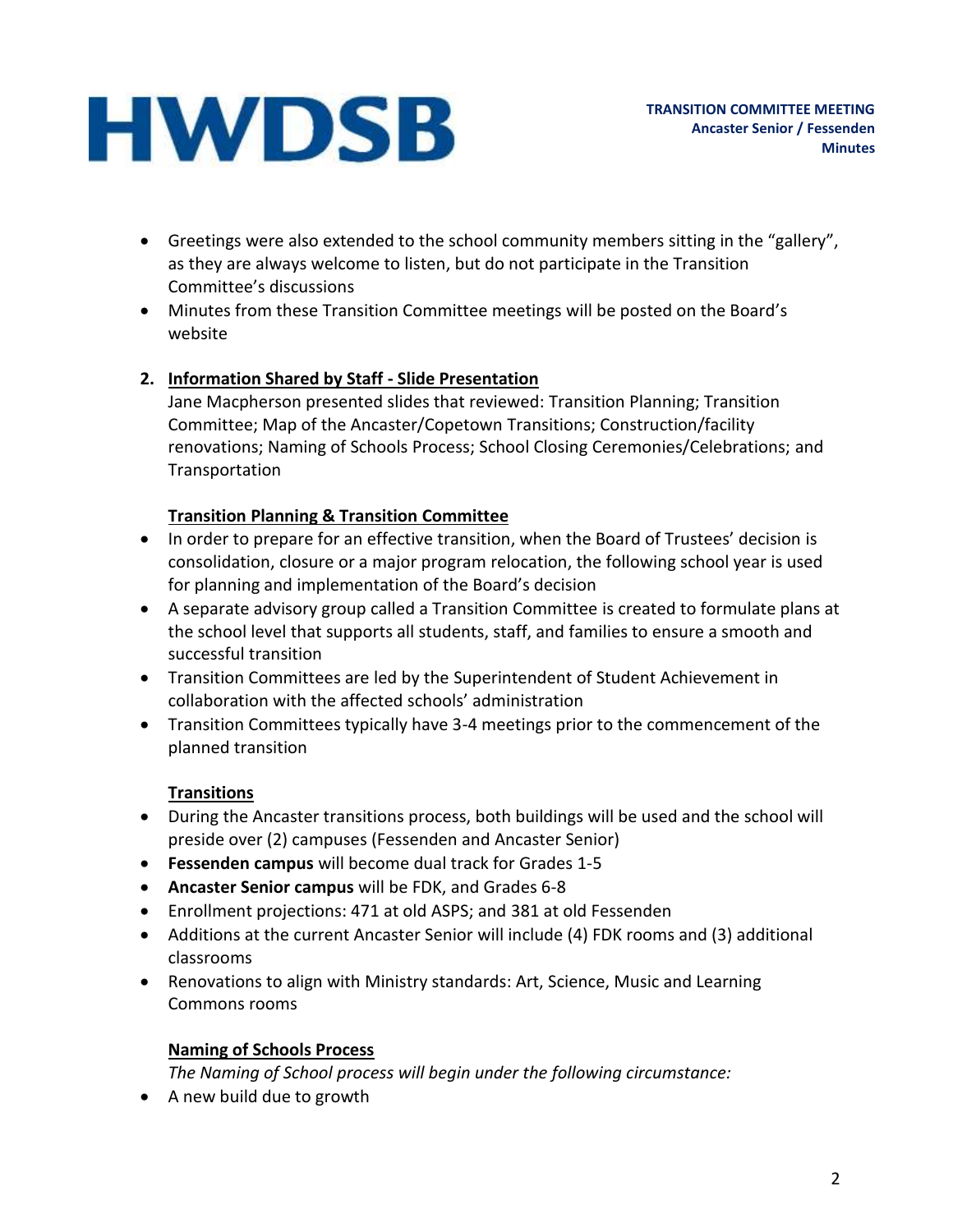- Closure of two or more schools and consolidation into a new build
- Board approved motion

### **Mandate of the Naming Advisory Committee**

- The purpose of the Naming Advisory Committee is to meet and scrutinize the potential names submitted through public consultation (45 day period)
- Review current HWDSB schools' names
- Provide a report to the appropriate meeting of Trustees, listing up to (3) names for the school
- Currently, our Board is seeking public consultation through the media and HWDSB website using a survey that outlines the criteria requirements. Completion date for the survey is Friday March 22<sup>nd</sup> at 4:00 pm.

<https://www.surveymonkey.com/r/HWDSB2019SchoolNamingConsultations>

### **Naming Advisory Committee**

*The Naming Advisory Committee should consist of the following voting members:*

- (2) school Council representatives from any school in whole or in part affected by a name change or new school construction
- (2) Home and School Association representatives, where they may exist
- Representative from Hamilton Public Library and/or local historical society
- (1) teacher from each impacted school
- (2) student representatives (Grades 7-8)
- Community Representative (neighbourhood association, Business Improvement Area, etc.)

### **School Closing Ceremonies/Celebrations**

- Guidelines for School Closure Ceremonies for HWDSB, follows the Special Events Protocol
- *The Closing Ceremony and Celebration may be combined as this is a school based decision*

## **School Closing Ceremony:**

- This event would occur during the school day, involving various HWDSB staff *(as per Admin Memo SO 52: Special Events Protocol)*
- A school closure ceremony (full-school or grade assemblies) for Elementary schools should take place in the *last two weeks of June*
- *Students should play a major role in organizing this ceremony*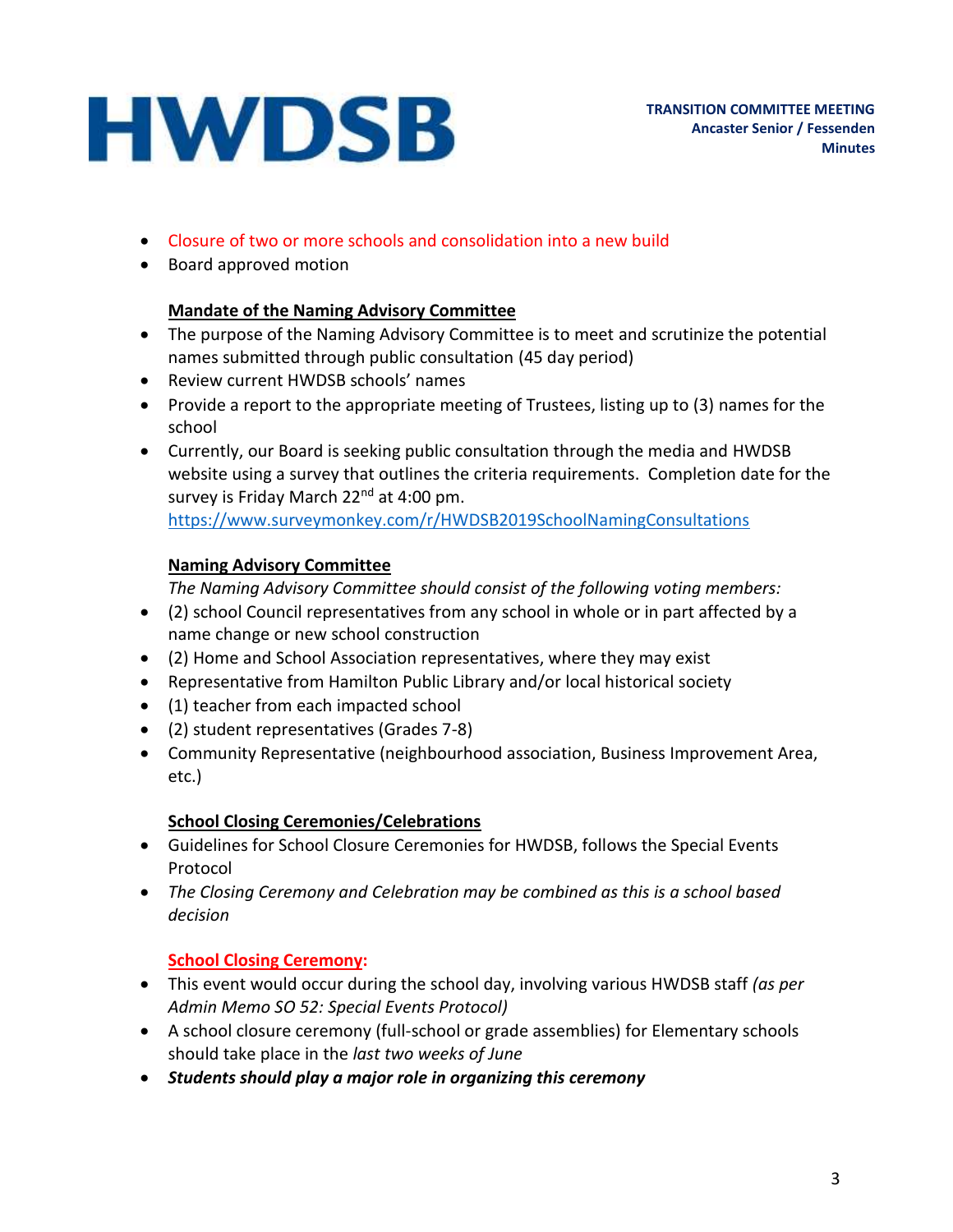- Principals must include members of Executive Council, including the Director and Chair of the School Board and their school Trustee as part of the ceremony. Principals must refer to the Special Events Protocol in planning this event
- Member(s) of this committee should participate in this sub-group

# **School Closure Celebration:**

- This event would occur after school (and could be hosted in partnership with an alumni association, School Council and/or Home and School Association)
- Typically these celebrations should take place in *May/June*

## **Transportation**

- Parents will receive letters the first week of August
- Parents can begin to call HWSTS after June  $1<sup>st</sup>$ , if they have any specific transportation questions
- All students who qualify for transportation will receive yellow and black busing
- Elementary and Secondary letters are mailed to families at the same time

# **3. Small Group Activity for Feedback/Questions**

- The Fessenden and Ancaster Senior representatives broke into their own groups to discuss items to be brought forward at the next Transition Committee meeting
- Following this activity, the Transition Committees came together and shared their priority lists of concerns with each other, including the gallery

# *Ancaster Senior Transition Committee*

- March 6<sup>th</sup> 2<sup>nd</sup> Annual Career Day (Gr. 1 from Fessenden; Gr.8 from ASPS)
- June  $24<sup>th</sup>$  Grade 6 Orientation (all feeder schools)
- May  $8^{th}$  Open House (evening 5:30 pm -7:30 pm)
- June  $18^{th}$  Closing Ceremony (daytime)
- Spring French Immersion Culture Project Presentations
- June or September Playday
- Uniforms
- Auditorium speaker (for larger population assembly)
- Playground activities and structures (play spaces/trees)
- School Name/Logo/Marketing
- Costs jerseys, paint on walls
- Student/Community involvement: colours; keep name or vote on new name?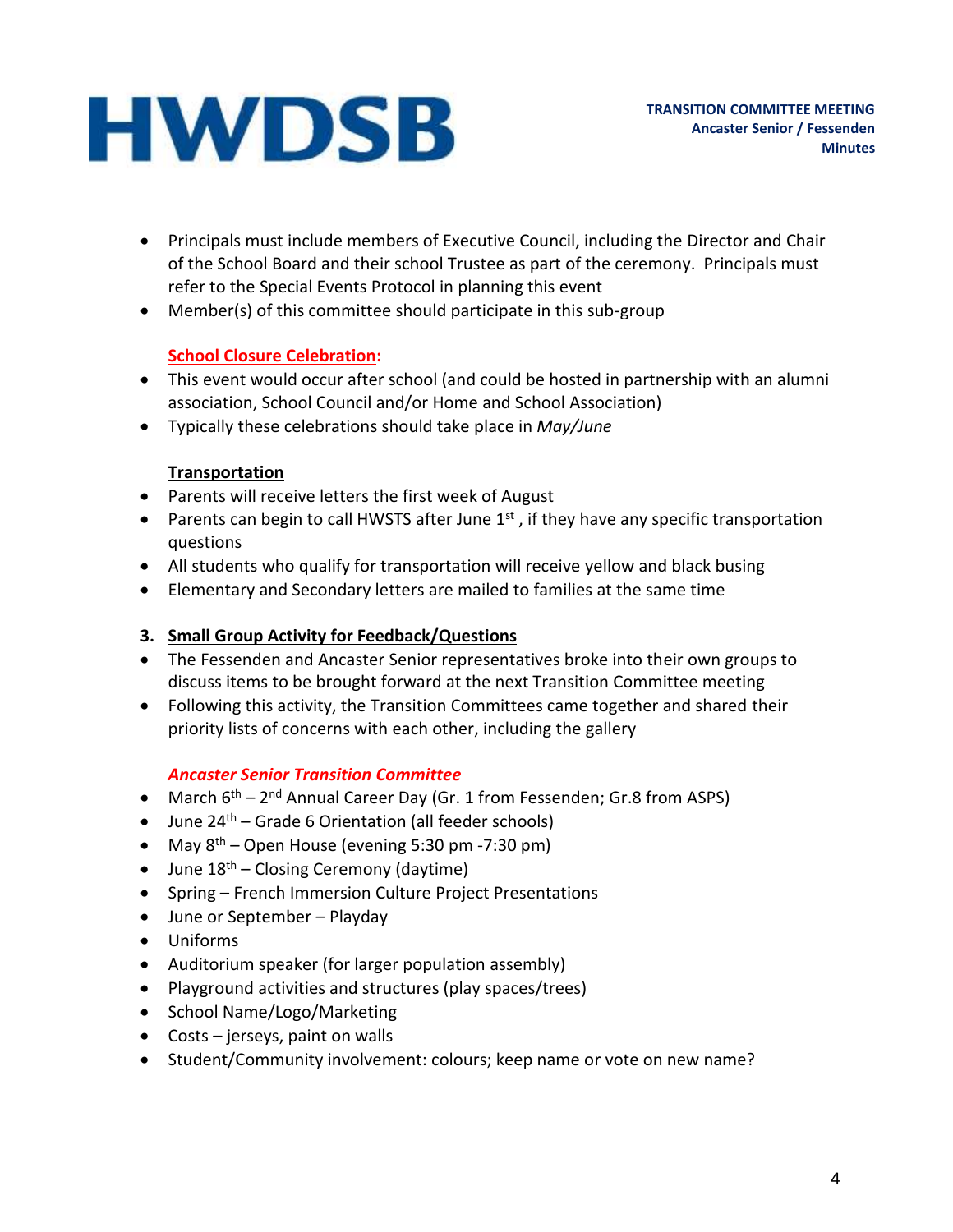## *Fessenden Transition Committee*

- Kindergarten Orientation? YMCA Program?
- What if the Kindergarten rooms are not ready for fall? Is there a "Plan B"? Will Kindergarten students move later in the year?
- Communication feedback from parent? Re: transition and what's important?
- Uniforms?
- Balanced Day?
- Same timetable?
- Dismissal plan parents of Kindergarten students
- Shared activities watch band at ASPS
- Shared activities "Team Up to Clean Up" in April (Kdg. students with Grade 8's)
- Mutual invitations to Open Houses and Carnival Career Day (Grades 1 and 8); Pen Pals/Reading Buddies
- Agendas?
- Monthly assemblies "Believe in Achieving"
- What will go in the field where Fessenden is? More parking? Houses? Recreation space?
- Eco School Platinum status maintaining our Eco School initiatives; committee's Ambassadors (meetings)
- Grade 5/6 Graduation? Plans? Farewell?
- Pizza Day: co-ordination between (2) locations; major fundraisers

### **Question & Answer**

### **Q1. What if the Kindergarten rooms are not ready for fall? Is there a 'Plan B'?**

A1. Should there be unforeseen construction delays, the Kindergarten would remain at Fessenden until completion.

### **Q2. If uniforms are to continue, how will this be managed within the grade levels?**

A2. *A 'take-away' item for follow-up and information.*

### **Q3. Fessenden's Farewell Ceremony, what is the plan for Grades 5 and 6?**

A3. *A 'take-away' item for follow-up and information.*

### **Next steps**

• Superintendent Jane Macpherson will take away questions raised at this meeting for further follow up with the Board's Central Transition Committee